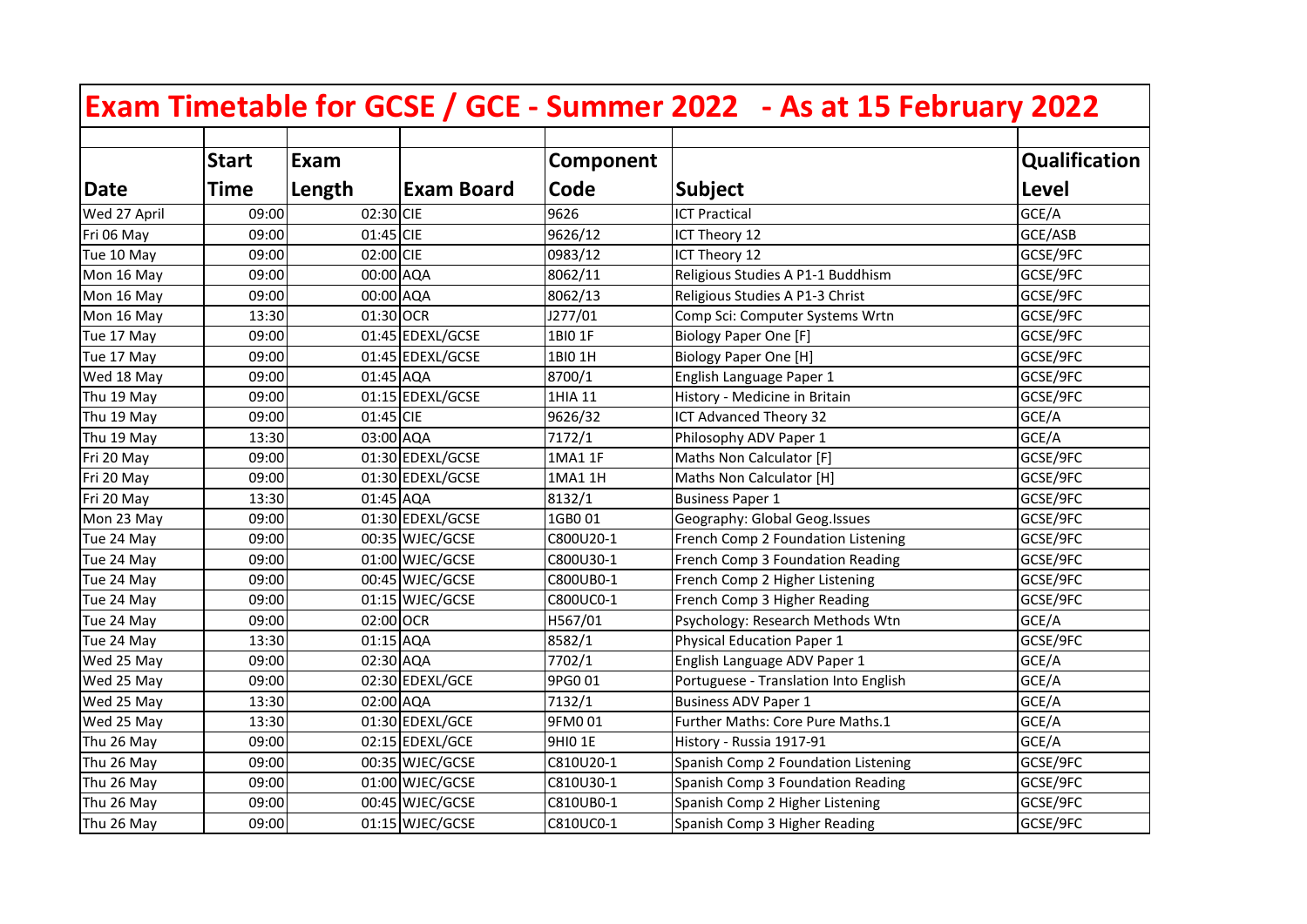|            |              |           |                   |                    | Exam Timetable for GCSE / GCE - Summer 2022 - As at 15 February 2022 |                      |
|------------|--------------|-----------|-------------------|--------------------|----------------------------------------------------------------------|----------------------|
|            | <b>Start</b> | Exam      |                   | Component          |                                                                      | <b>Qualification</b> |
| Date       | <b>Time</b>  | Length    | <b>Exam Board</b> | Code               | <b>Subject</b>                                                       | Level                |
| Thu 26 May | 13:30        | 02:00 AQA |                   | 7582/1             | Physical Education ADV Paper 1                                       | GCE/A                |
| Thu 26 May | 13:30        | 02:00 AQA |                   | 7408/1             | Physics ADV Paper 1                                                  | GCE/A                |
| Thu 26 May | 13:30        |           | 01:30 EDEXL/GCE   | 9MT003             | Music Technology - Listening and Analysing                           | GCE/A                |
| Thu 26 May | 13:30        |           | 01:45 AQA         | 8062/2A            | Religious Studies A P2A Excl Text                                    | GCSE/9FC             |
| Fri 27 May | 09:00        |           | 02:00 AQA         | 7572/1             | Media Studies ADV Paper 1                                            | GCE/A                |
| Fri 27 May | 09:00        |           | 02:15 EDEXL/GCE   | 9GE0 01            | Geography Paper One                                                  | GCE/A                |
| Fri 27 May | 09:00        |           | 01:45 EDEXL/GCSE  | 1CH0 1F            | Chemistry Paper One [F]                                              | GCSE/9FC             |
| Fri 27 May | 09:00        |           | 01:45 EDEXL/GCSE  | 1CHO <sub>1H</sub> | Chemistry Paper One [H]                                              | GCSE/9FC             |
| Fri 27 May | 09:00        | 02:30 CIE |                   | 0994/12            | Drama Written Examination                                            | GCSE/9FC             |
| Fri 27 May | 13:30        | 01:30 OCR |                   | J277/02            | Comp Sci: Comp Thnk Algrthm Prgrm Wtn                                | GCSE/9FC             |
| Mon 06 Jun | 13:30        |           | 02:30 AQA         | 7702/2             | English Language ADV Paper 2                                         | GCE/A                |
| Tue 07 Jun | 09:00        |           | 03:00 AQA         | 7707/1             | English Lang and Lit ADV Paper 1                                     | GCE/A                |
| Tue 07 Jun | 09:00        |           | 02:30 AQA         | 7717/1B            | English Literature B ADV Paper 1B                                    | GCE/A                |
| Tue 07 Jun | 09:00        |           | 01:30 EDEXL/GCSE  | 1MA1 2F            | Maths Calculator [F]                                                 | GCSE/9FC             |
| Tue 07 Jun | 09:00        |           | 01:30 EDEXL/GCSE  | 1MA1 2H            | Maths Calculator [H]                                                 | GCSE/9FC             |
| Tue 07 Jun | 09:00        |           | 02:30 WJEC/GCE    | A810U20-1          | Spanish Component 2 Listening                                        | GCE/A                |
| Tue 07 Jun | 13:30        |           | 02:00 EDEXL/GCE   | 9MA0 01            | <b>Maths: Pure Mathematics 1</b>                                     | GCE/A                |
| Tue 07 Jun | 13:30        |           | 01:30 EDEXL/GCSE  | 1GB0 02            | Geography: UK Geographical Issues                                    | GCSE/9FC             |
| Wed 08 Jun | 09:00        |           | 02:40 EDEXL/GCE   | 9PG0 02            | Portugese: Translate Into Portuguese                                 | GCE/A                |
| Wed 08 Jun | 09:00        | 02:00 OCR |                   | H567/02            | Psychlgy: Psychlgcl Thm Thrgh Std Wtn                                | GCE/A                |
| Wed 08 Jun | 13:30        |           | 02:00 AQA         | 7572/2             | Media Studies ADV Paper 2                                            | GCE/A                |
| Wed 08 Jun | 13:30        |           | 01:30 AQA         | 1350/1             | Mathematical Studies Paper 1                                         | L3/B                 |
| Wed 08 Jun | 13:30        |           | 01:30 EDEXL/GCE   | 9FM002             | Further Maths: Core Pure Maths.2                                     | GCE/A                |
| Wed 08 Jun | 13:30        |           | 02:15 EDEXL/GCE   | 9GE0 02            | Geography Paper Two                                                  | GCE/A                |
| Wed 08 Jun | 13:30        |           | 01:45 AQA         | 8365/1             | Further Mathematics Paper 1                                          | L2/FC                |
| Thu 09 Jun | 09:00        |           | 02:00 AQA         | 7132/2             | <b>Business ADV Paper 2</b>                                          | GCE/A                |
| Thu 09 Jun | 09:00        |           | 03:00 AQA         | 7172/2             | Philosophy ADV Paper 2                                               | GCE/A                |
| Thu 09 Jun | 09:00        |           | 01:20 EDEXL/GCSE  | 1HIA 31            | History - Weimar & Nazi Germany                                      | GCSE/9FC             |
| Thu 09 Jun | 13:30        |           | 03:00 AQA         | 7262/W             | Drama and Theatre ADV Written                                        | GCE/A                |
| Thu 09 Jun | 13:30        |           | 02:30 EDEXL/GCE   | 9DT0 01            | Design and Technology: Principles of D & T                           | GCE/A                |
| Thu 09 Jun | 13:30        |           | 01:45 EDEXL/GCSE  | 1PH0 1F            | Physics Paper One [F]                                                | GCSE/9FC             |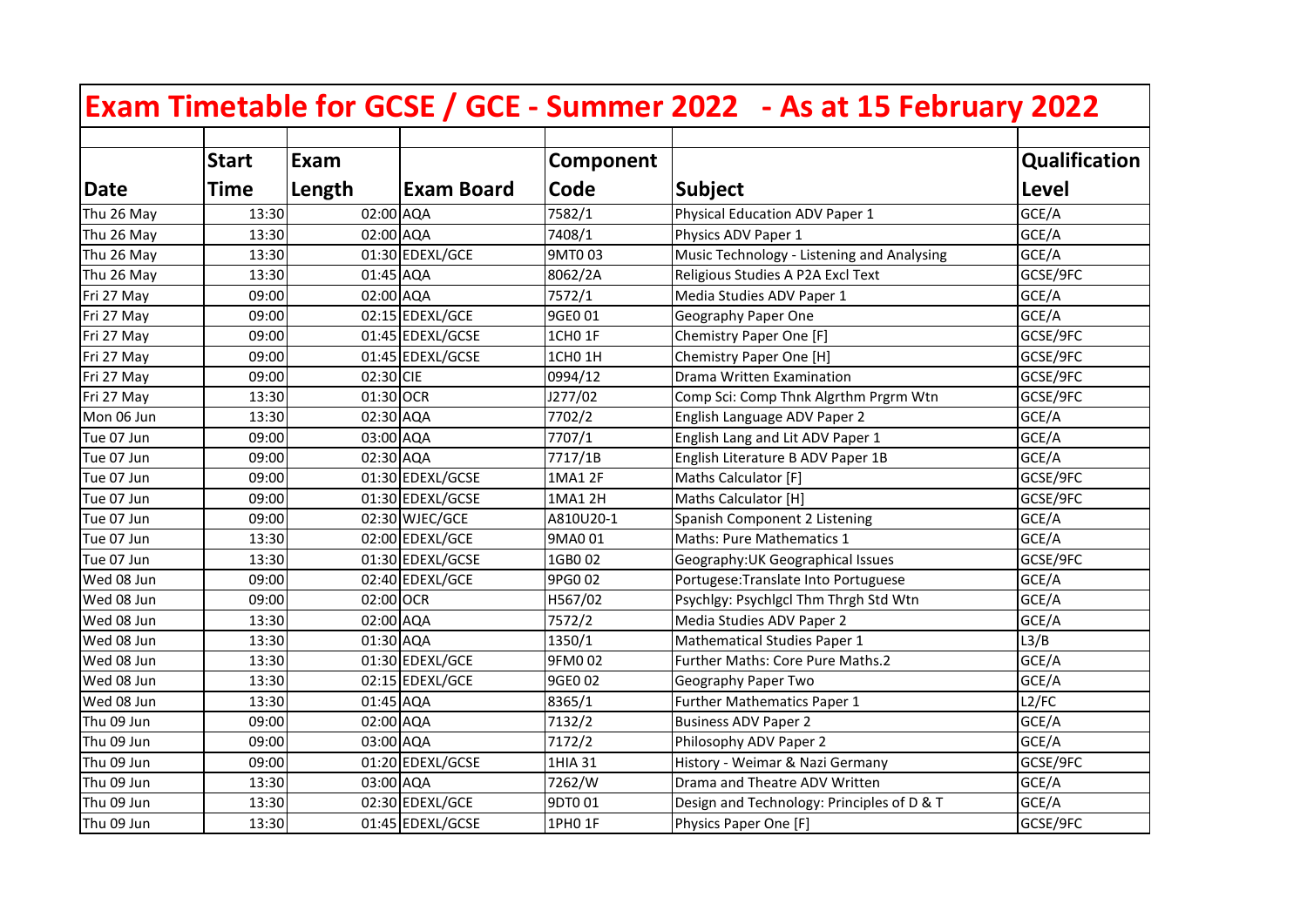|            |              |           |                   |                | Exam Timetable for GCSE / GCE - Summer 2022 - As at 15 February 2022 |                      |
|------------|--------------|-----------|-------------------|----------------|----------------------------------------------------------------------|----------------------|
|            | <b>Start</b> | Exam      |                   | Component      |                                                                      | <b>Qualification</b> |
| Date       | <b>Time</b>  | Length    | <b>Exam Board</b> | Code           | <b>Subject</b>                                                       | Level                |
| Thu 09 Jun | 13:30        |           | 01:45 EDEXL/GCSE  | 1PH0 1H        | Physics Paper One [H]                                                | GCSE/9FC             |
| Thu 09 Jun | 13:30        | 02:15 OCR |                   | H420/01        | <b>Biology A: Biological Processes Wtn</b>                           | GCE/A                |
| Fri 10 Jun | 09:00        | 02:00 AQA |                   | 7582/2         | Physical Education ADV Paper 2                                       | GCE/A                |
| Fri 10 Jun | 09:00        |           | 01:30 EDEXL/GCE   | <b>9HIO 2E</b> | History - China & Gdr                                                | GCE/A                |
| Fri 10 Jun | 09:00        |           | 02:15 EDEXL/GCE   | 9MT0 04        | Music Technology - Producing and Analysing                           | GCE/A                |
| Fri 10 Jun | 09:00        |           | 00:00 EDEXL/GCE   | 9MT0 41        | Music Technology - Written Paper                                     | GCE/A                |
| Fri 10 Jun | 09:00        | 01:45 AQA |                   | 8700/2         | English Language Paper 2                                             | GCSE/9FC             |
| Fri 10 Jun | 13:30        | 02:00 AQA |                   | 7408/2         | Physics ADV Paper 2                                                  | GCE/A                |
| Fri 10 Jun | 13:30        | 01:15 AQA |                   | 8582/2         | <b>Physical Education Paper 2</b>                                    | GCSE/9FC             |
| Mon 13 Jun | 09:00        |           | 01:30 EDEXL/GCSE  | 1MA1 3F        | Maths Calculator [F]                                                 | GCSE/9FC             |
| Mon 13 Jun | 09:00        |           | 01:30 EDEXL/GCSE  | 1MA1 3H        | Maths Calculator [H]                                                 | GCSE/9FC             |
| Mon 13 Jun | 09:00        |           | 02:00 WJEC/GCE    | A800U20-1      | French Component 2 Listening                                         | GCE/A                |
| Mon 13 Jun | 09:00        | 02:15 OCR |                   | H432/01        | Chem A: Prdc Tble Elmnt Phy Chm Wtn                                  | GCE/A                |
| Mon 13 Jun | 13:30        | 01:45 AQA |                   | 8132/2         | <b>Business Paper 2</b>                                              | GCSE/9FC             |
| Mon 13 Jun | 13:30        | 02:30 OCR |                   | H446/01        | Comp Sci: Computer Systems Wrtn                                      | GCE/A                |
| Tue 14 Jun | 09:00        |           | 02:10 EDEXL/GCE   | 9MU003         | Music - Appraising                                                   | GCE/A                |
| Tue 14 Jun | 09:00        |           | 01:30 EDEXL/GCSE  | 1GB003         | Geography: People & Environ. Issues                                  | GCSE/9FC             |
| Tue 14 Jun | 13:30        | 01:30 AQA |                   | 1350/2A        | Mathematical Studies Paper 2 Opt A                                   | L3/B                 |
| Tue 14 Jun | 13:30        |           | 02:00 EDEXL/GCE   | 9MA0 02        | <b>Maths: Pure Mathematics 2</b>                                     | GCE/A                |
| Tue 14 Jun | 13:30        |           | 02:15 EDEXL/GCE   | 9PG0 03        | Portuguese - Listening Reading Writing                               | GCE/A                |
| Wed 15 Jun | 09:00        |           | 01:45 EDEXL/GCSE  | 1BIO 2F        | <b>Biology Paper Two [F]</b>                                         | GCSE/9FC             |
| Wed 15 Jun | 09:00        |           | 01:45 EDEXL/GCSE  | 1BI0 2H        | <b>Biology Paper Two [H]</b>                                         | GCSE/9FC             |
| Wed 15 Jun | 13:30        |           | 01:30 EDEXL/GCE   | 9FM03A         | Further Maths: Further Pure Maths.1                                  | GCE/A                |
| Wed 15 Jun | 13:30        | 02:00 AQA |                   | 8552/W         | Design and Technology Written Paper                                  | GCSE/9FC             |
| Thu 16 Jun | 09:00        | 02:00 AQA |                   | 7408/3/C       | Physics ADV P3 Sections A & B Opt C                                  | GCE/A                |
| Thu 16 Jun | 09:00        | 02:00 OCR |                   | H567/03        | Psychology: Applied Psychology Wtn                                   | GCE/A                |
| Thu 16 Jun | 09:00        |           | 00:55 EDEXL/GCSE  | 1HIA B4        | History - Early Elizabethan                                          | GCSE/9FC             |
| Thu 16 Jun | 13:30        | 02:00 AQA |                   | 7132/3         | <b>Business ADV Paper 3</b>                                          | GCE/A                |
| Thu 16 Jun | 13:30        |           | 01:15 WJEC/GCSE   | C800U40-1      | French Comp 4 Foundation Writing                                     | GCSE/9FC             |
| Thu 16 Jun | 13:30        |           | 01:30 WJEC/GCSE   | C800UD0-1      | French Comp 4 Higher Writing                                         | GCSE/9FC             |
| Fri 17 Jun | 09:00        |           | 02:00 WJEC/GCE    | A810U30-1      | Spanish COMPONENT3 Analytic Response                                 | GCE/A                |